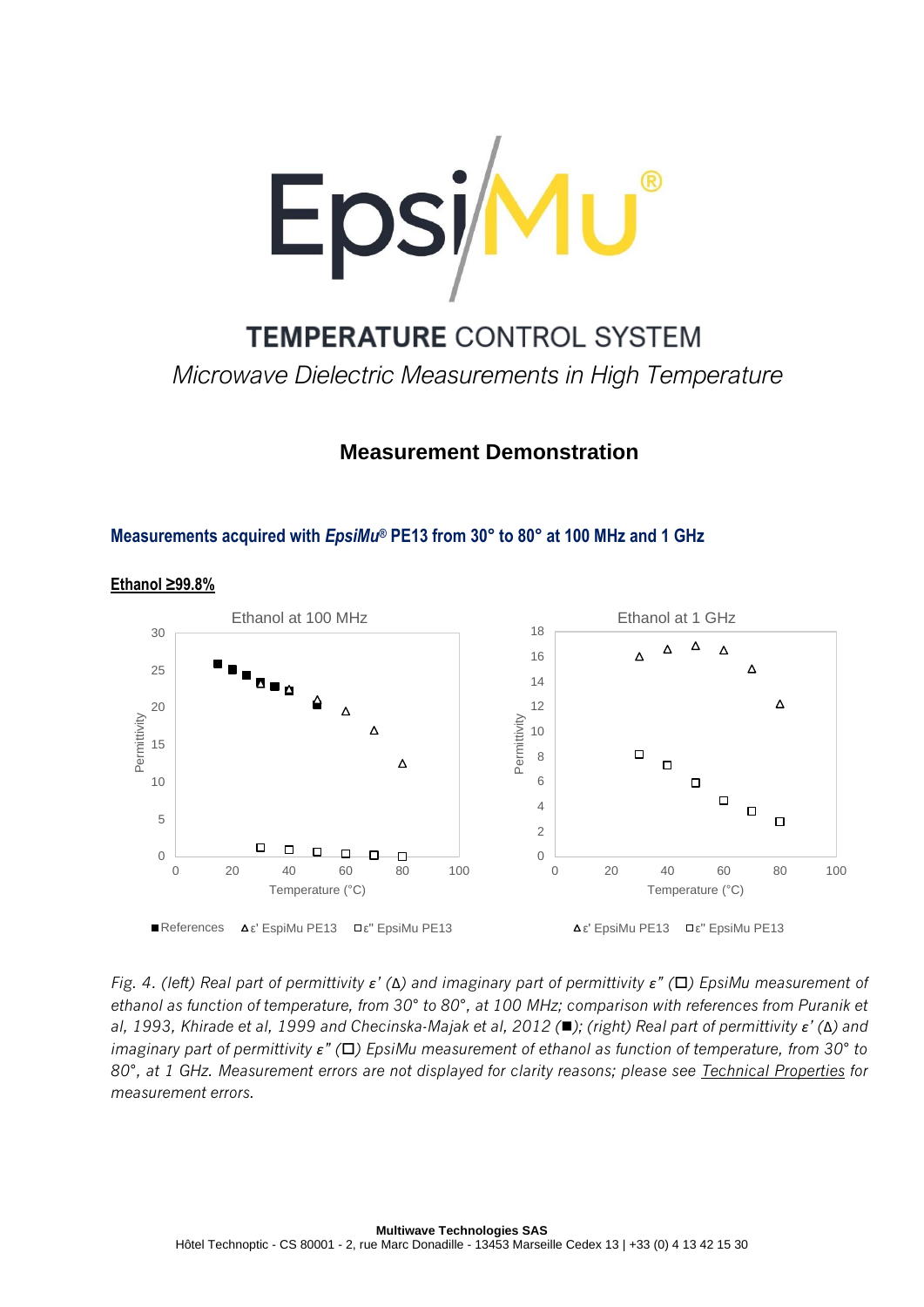### **APU10 (absorbent magnetic material)**



*Fig. 5. (left) Real part of permittivity ε' (*Δ*) and real part of permeability* µ *(*x*) EpsiMu measurement of APU10 as function of temperature, from 30° to 80°, at 100 MHz; (right) Real part of permittivity ε' (*Δ*) and real part of permeability* µ *(*x*) EpsiMu measurement of APU10 as function of temperature, from 30° to 80°, at 1 GHz. Measurement errors are not displayed for clarity reasons; please see Technical Properties for measurement errors.*

## **Measurements acquired with EpsiMu® 7mm from 30° to 80° at 530 MHz and 12 GHz**



#### **Air (constant permittivity with temperature)**

*Fig. 6. (left) Real part of permittivity ε' (*Δ*) and imaginary part of permittivity ε" () EpsiMu measurement of air as function of temperature, from 30° to 80°, at 530 MHz; (right) Real part of permittivity ε' (*Δ*) and imaginary part of permittivity ε" () EpsiMu measurement of air as function of temperature, from 30° to 80°, at 12 GHz. Measurement errors are not displayed for clarity reasons; please see Technical Properties for measurement errors.*